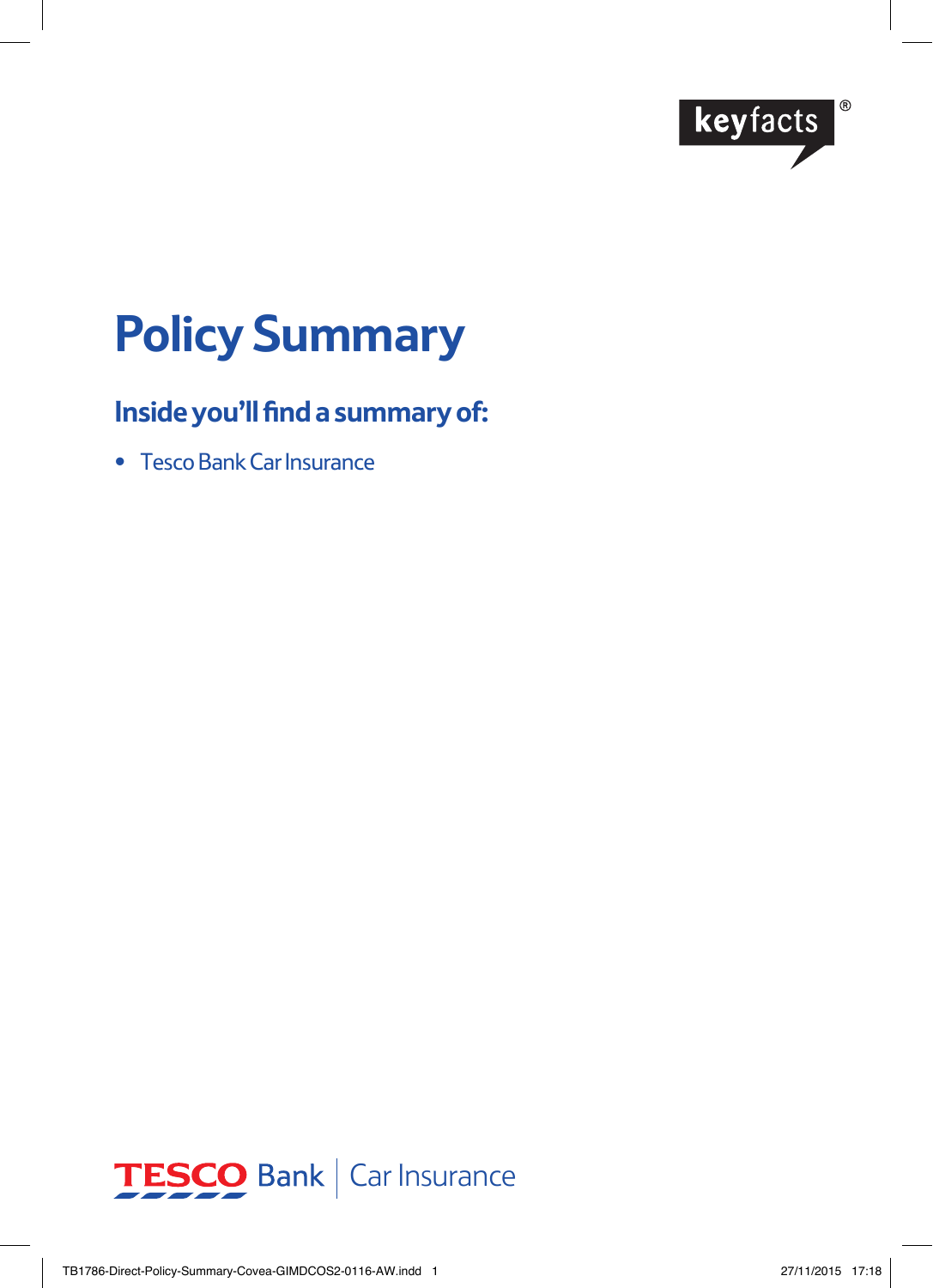# **Tesco Bank Car Insurance Policy Summary**



This is a summary of cover available under Tesco Bank Car Insurance. It does not include all the policy benefits, limits and exclusions. Full terms and conditions can be found in the Policy Booklet, a copy of which is available from Tesco Bank.

Tesco Bank Car Insurance is underwritten by Covea Insurance plc, except for Section M – Motor Legal Protection (Tesco Legal Guard) which is underwritten by Ageas Insurance Limited. Covea Insurance plc and Ageas Insurance Limited are authorised by the Prudential Regulation Authority and regulated by the Financial Conduct Authority and the Prudential Regulation Authority. Tesco Bank acts as an insurance intermediary.

The contract is made up of:

- **•** The Policy Booklet, this gives full details of the terms and conditions.
- **•** Policy Schedule, this shows the period of insurance, which sections of the policy apply, whether your cover is comprehensive (Comp), third party fire and theft (TPF&T) or third party only (TPO) and details of applicable excesses and endorsements.
- **•** Statement of Fact, this shows the information you have provided to us.

You must tell Tesco Bank about any changes to the information detailed on your Statement of Fact or Policy Schedule. Please remember that if you do not tell Tesco Bank about any changes this could result in your contract of insurance being voided (as if the policy never existed), all claims under your policy being refused and all premiums that you have paid being retained.

# **Significant Features and Benefits (Cover)**

Tesco Bank will inform you of your level of policy cover. This will also be shown on your quotation documents and on your Policy Schedule when cover is issued.

| Cover                                  | <b>Comp</b> | <b>TPF&amp;T</b> |            | <b>TPO</b> Significant Limitations                                                                                                                                                                                            | <b>Policy Section</b> |
|----------------------------------------|-------------|------------------|------------|-------------------------------------------------------------------------------------------------------------------------------------------------------------------------------------------------------------------------------|-----------------------|
| Liabilities to third<br><b>parties</b> | Yes         | <b>Yes</b>       | <b>Yes</b> | £20 million limit for third party property damage<br>and, subject to written approval, £5 million limit<br>for costs and expenses.                                                                                            | н                     |
| Use of your<br>car in EU               | Yes         | Yes              | Yes        | For Comp or TPF&T policies, cover is extended<br>for use of the car in the EU for up to 90 days<br>during the policy year.<br>All policies are covered for third party liabilities<br>for the duration of cover under EU law. |                       |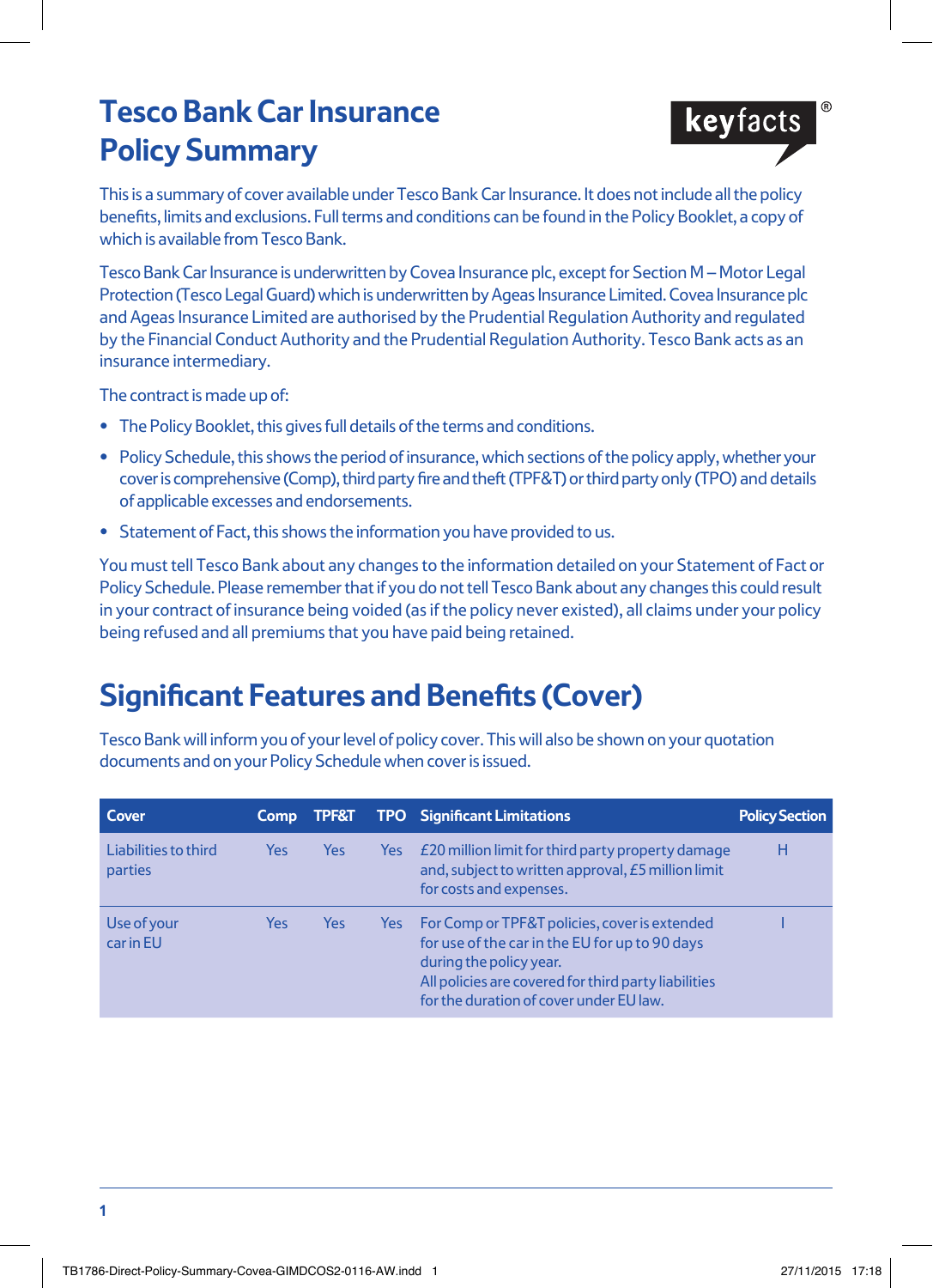| <b>Cover</b>                                                    | Comp       | <b>TPF&amp;T</b> | <b>TPO</b> | <b>Significant Limitations</b>                                                                                                                                                                                                                                                                                                                                                  | <b>Policy Section</b> |
|-----------------------------------------------------------------|------------|------------------|------------|---------------------------------------------------------------------------------------------------------------------------------------------------------------------------------------------------------------------------------------------------------------------------------------------------------------------------------------------------------------------------------|-----------------------|
| Accidental damage to<br>own car                                 | <b>Yes</b> | <b>No</b>        | <b>No</b>  | Market value.<br>Subject to excesses.<br>Additional excesses for young or inexperienced<br>drivers.<br>New car replacement only for cars up to<br>1 year old and where you are the first and only<br>registered keeper.<br>No cover if claim occurs while you, or any named<br>driver, is driving illegally due to exceeding the<br>legal limit of alcohol or the use of drugs. | A                     |
| Damage to<br>own car by<br>fire or theft                        | <b>Yes</b> | <b>Yes</b>       | <b>No</b>  | Market value.<br>Subject to excesses.<br>New car replacement only for cars up to<br>1 year old and where you are the first and only<br>registered keeper.                                                                                                                                                                                                                       | C                     |
| Audio, navigational,<br>phone and<br>entertainment<br>equipment | <b>Yes</b> | Yes              | <b>No</b>  | Unlimited for manufacturer's standard fit.<br>£1,000 limit for non-manufacturer fit (in both<br>circumstances equipment must be permanently<br>fitted to the car).                                                                                                                                                                                                              | L                     |
| Personal belongings                                             | <b>Yes</b> | <b>No</b>        | <b>No</b>  | Up to £200 for each incident.                                                                                                                                                                                                                                                                                                                                                   | G                     |
| <b>Windscreen cover</b>                                         | <b>Yes</b> | <b>No</b>        | <b>No</b>  | £125 limit for replacement and £40 limit for repair<br>if Tesco Glass Line is not used. Subject to excesses.                                                                                                                                                                                                                                                                    | <sub>B</sub>          |
| Personal accident                                               | <b>Yes</b> | <b>No</b>        | <b>No</b>  | Cover is only for policyholder or partner.<br>Death £5,000.<br>Loss of sight or limb £5,000.<br>Maximum of £10,000 for any one accident and<br>£5,000 limit to any one person in one accident.                                                                                                                                                                                  | E                     |
| <b>Medical expenses</b>                                         | <b>Yes</b> | <b>No</b>        | <b>No</b>  | Up to £100 in medical expenses for each injured<br>person in your car.                                                                                                                                                                                                                                                                                                          | F                     |
| Courtesy car                                                    | Yes        | <b>No</b>        | <b>No</b>  | Only provided where your car is being repaired<br>by one of our approved repairers for as long as<br>the repairs take. Vehicle provided will typically<br>be a small city car.<br>A courtesy car will not be provided if your vehicle<br>is written off or declared a total loss, or the<br>vehicle being repaired is a van.                                                    | D                     |
| <b>Onward travel</b>                                            | <b>Yes</b> | <b>No</b>        | <b>No</b>  | Up to £150 refunded towards the costs of<br>completing a journey.                                                                                                                                                                                                                                                                                                               | N                     |
| <b>Uninsured driver</b><br>promise                              | <b>Yes</b> | <b>No</b>        | <b>No</b>  | No claim discount reinstated and excess refunded<br>if an identified, uninsured driver is responsible for<br>loss or damage to your car.                                                                                                                                                                                                                                        | N                     |
| Theft of keys                                                   | <b>Yes</b> | <b>No</b>        | <b>No</b>  | Up to £500 refunded towards the costs of<br>replacing locks and keys.<br>Subject to excess.                                                                                                                                                                                                                                                                                     | N                     |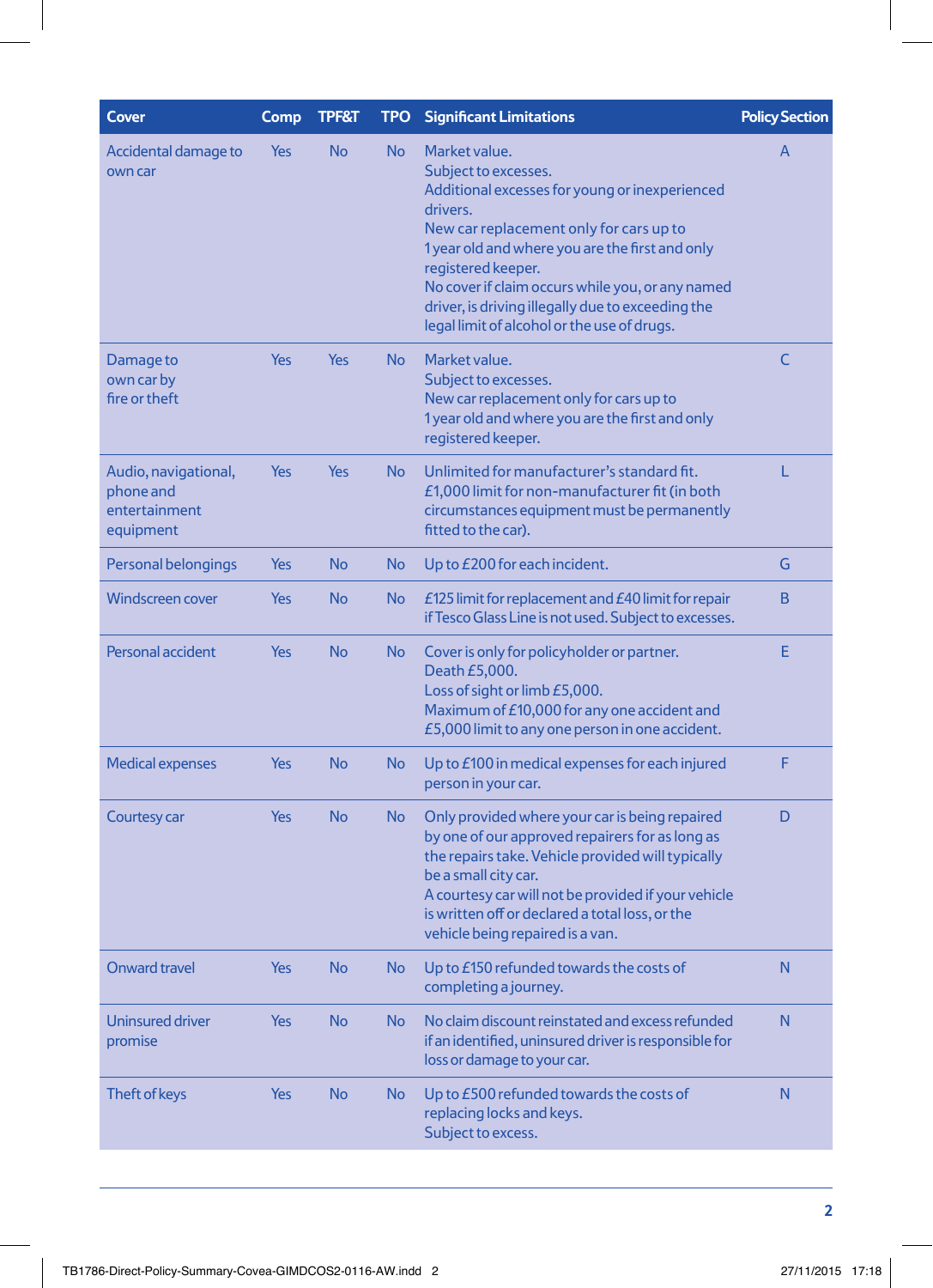| <b>Cover</b>                                                                                       | Comp       | <b>TPF&amp;T</b>                                                                                                                                                                                                                | <b>TPO</b> | <b>Significant Exclusions and Limitations</b>                                                                                                                                                                                                                                                                                                                                                                                                                                                                                                            | <b>Policy Section</b> |
|----------------------------------------------------------------------------------------------------|------------|---------------------------------------------------------------------------------------------------------------------------------------------------------------------------------------------------------------------------------|------------|----------------------------------------------------------------------------------------------------------------------------------------------------------------------------------------------------------------------------------------------------------------------------------------------------------------------------------------------------------------------------------------------------------------------------------------------------------------------------------------------------------------------------------------------------------|-----------------------|
| Loss of or damage to:                                                                              |            |                                                                                                                                                                                                                                 |            |                                                                                                                                                                                                                                                                                                                                                                                                                                                                                                                                                          |                       |
| $\bullet$ The car                                                                                  | Yes        | <b>No</b><br>When no-one is in the car unless all its<br>Yes<br>windows, doors, roof openings and hood<br>are closed and locked and all keys or devices<br><b>No</b><br><b>No</b><br>are kept securely away from the car by you | A&C        |                                                                                                                                                                                                                                                                                                                                                                                                                                                                                                                                                          |                       |
| • Personal belongings                                                                              | Yes        |                                                                                                                                                                                                                                 | G          |                                                                                                                                                                                                                                                                                                                                                                                                                                                                                                                                                          |                       |
| • Audio, navigational,<br>phone and<br>entertainment<br>equipment                                  | <b>Yes</b> | <b>Yes</b>                                                                                                                                                                                                                      | <b>No</b>  | or the person authorised to use the car.<br>There is no cover for locks and keys beyond<br>the cover provided under Section N (which<br>does not apply to TPF&T and TPO policies).                                                                                                                                                                                                                                                                                                                                                                       | L                     |
| Loss of or damage<br>to the car or audio,<br>navigational, phone<br>and entertainment<br>equipment | Yes        | Yes                                                                                                                                                                                                                             | <b>No</b>  | Extra costs due to parts or replacements not<br>being available in the UK, Northern Ireland,<br>Channel Islands or Isle of Man.<br>Caused by someone taking the car without<br>your permission, unless the incident is reported<br>to the police and assigned a crime reference<br>number and you do not subsequently make<br>any statement to the police that the car was<br>taken with your permission.<br>Deliberate damage to the car by anyone<br>insured under your policy.                                                                        | A, C & L              |
| Liabilities to third<br>parties for driving<br>a car which does not<br>belong to you               | <b>Yes</b> | <b>Yes</b>                                                                                                                                                                                                                      | <b>Yes</b> | Cover only applies for the policyholder and only<br>if shown on the certificate of motor insurance.<br>Use outside UK, Northern Ireland, Channel<br>Islands or Isle of Man is not covered. A car<br>registered outside the UK, Northern Ireland,<br>Channel Islands or Isle of Man is not covered.<br>If your car is disposed of or damaged beyond<br>economical repair.<br>Cover is not provided when using a car for<br>which there is no current and valid policy<br>of insurance in place.<br>No cover for damage to the vehicle you are<br>driving. | H                     |
| Audio, navigational<br>phone and<br>entertainment<br>equipment                                     | Yes        | Yes                                                                                                                                                                                                                             | <b>No</b>  | Equipment not permanently fitted to<br>the car.                                                                                                                                                                                                                                                                                                                                                                                                                                                                                                          | L                     |
| Personal belongings                                                                                | Yes        | <b>No</b>                                                                                                                                                                                                                       | <b>No</b>  | Money, business goods, tools and telephones.                                                                                                                                                                                                                                                                                                                                                                                                                                                                                                             | G                     |
| Personal accident                                                                                  | Yes        | <b>No</b>                                                                                                                                                                                                                       | <b>No</b>  | Suicide.<br>Failure to wear a seat belt.<br>If a driver is driving illegally due to exceeding<br>the legal limit of alcohol or use of drugs.                                                                                                                                                                                                                                                                                                                                                                                                             | E                     |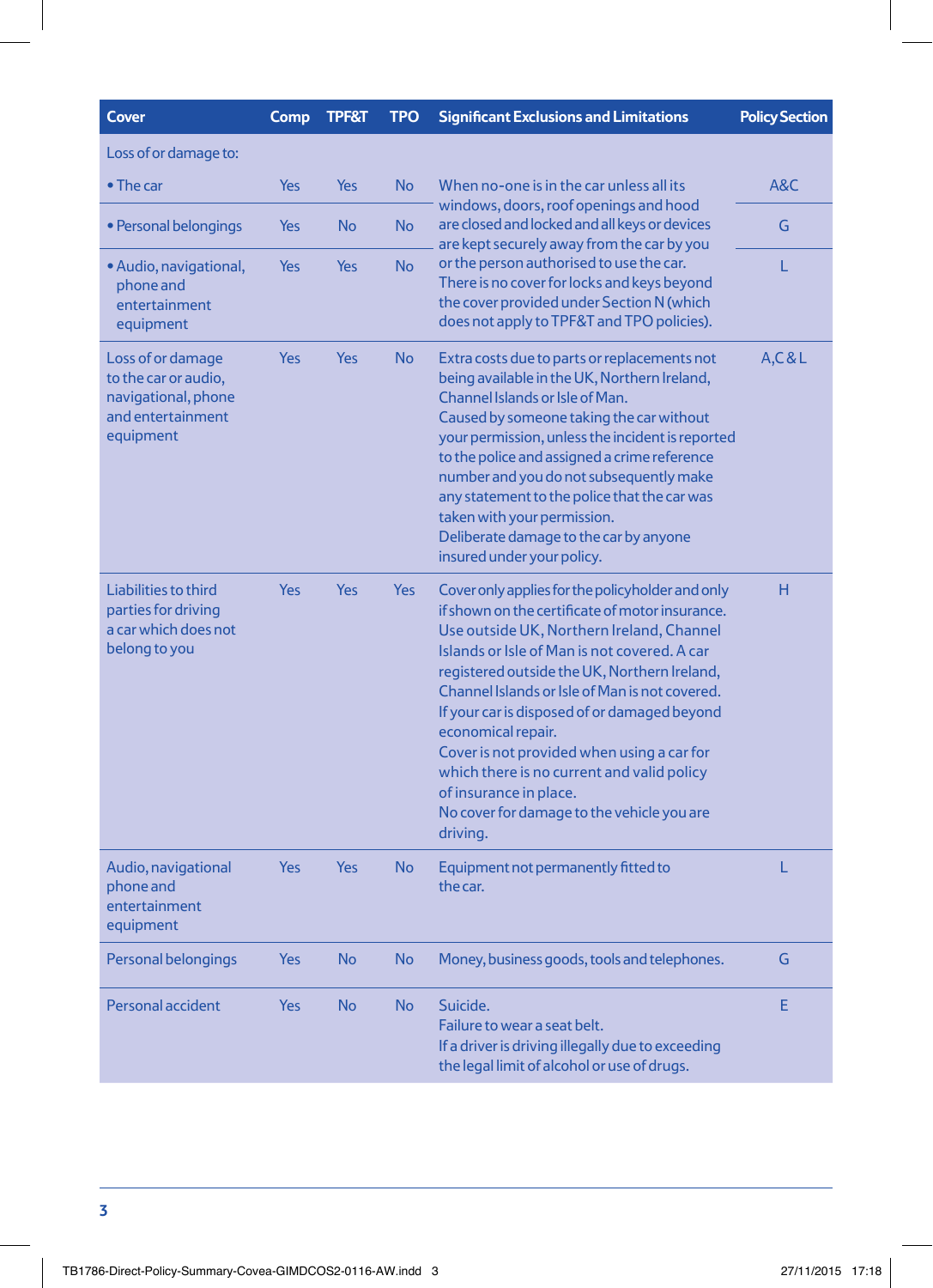| Comp       | <b>TPF&amp;T</b> | <b>TPO</b> | <b>Significant Exclusions and Limitations</b>                                                                                                                                                                                                                                                                                                                                                                                 | <b>Policy Section</b>                                                                                   |
|------------|------------------|------------|-------------------------------------------------------------------------------------------------------------------------------------------------------------------------------------------------------------------------------------------------------------------------------------------------------------------------------------------------------------------------------------------------------------------------------|---------------------------------------------------------------------------------------------------------|
| <b>Yes</b> | No               | <b>No</b>  | Extra costs due to parts or replacements<br>not being available in the UK, Northern<br>Ireland, Channel Islands or Isle of Man.<br>Repair or replacement of broken or<br>damaged sunroofs, fixed or moveable<br>glass roof panels and the associated<br>mechanisms. The hood or roof structure<br>of a convertible or cabriolet vehicle and<br>the associated mechanisms.<br>Windows and windscreens unless made<br>of glass. | B                                                                                                       |
| <b>Yes</b> | <b>No</b>        | No.        | Cover is subject to a valid claim under section<br>A or C.<br>Incidents outside of the UK, Northern Ireland,<br>Channel Islands or Isle of Man excluded.<br>The costs of fuel or other fluids, meals, drinks,<br>newspapers or telephone calls excluded.                                                                                                                                                                      | N                                                                                                       |
| <b>Yes</b> | <b>No</b>        | <b>No</b>  | The responsible uninsured driver must be<br>identified.                                                                                                                                                                                                                                                                                                                                                                       | N                                                                                                       |
| Yes        | <b>No</b>        | <b>No</b>  | within 24 hours.<br>cards were in or on your vehicle at the time of<br>the theft.                                                                                                                                                                                                                                                                                                                                             | N                                                                                                       |
| <b>Yes</b> | Yes              | <b>Yes</b> | Cover is only available if a claim is more likely<br>than not to be successful and if any judgement<br>is more likely than not to be enforced.                                                                                                                                                                                                                                                                                | M                                                                                                       |
|            |                  |            | Cover is not available if you appoint a solicitor<br>without first contacting Tesco Legal Guard.                                                                                                                                                                                                                                                                                                                              | M                                                                                                       |
|            |                  |            |                                                                                                                                                                                                                                                                                                                                                                                                                               | Key thefts must be reported to us and the police<br>There is no cover if the keys, transmitter or entry |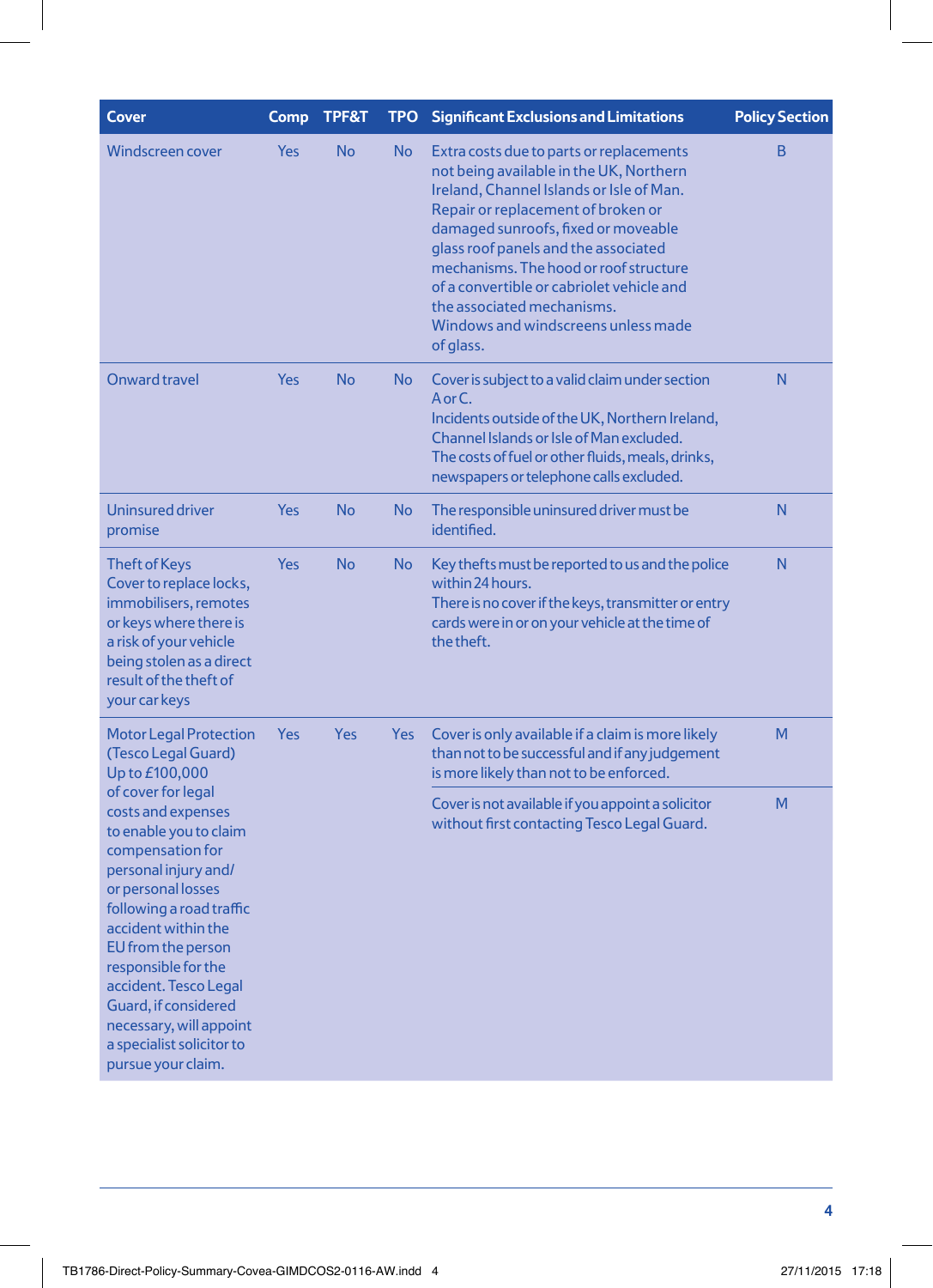# **Procedures**

### Cancellation Procedure

#### **If you cancel within the cooling-off period**

You have 14 days from when you receive your policy documents or enter into this contract, whichever is later, to notify the administrator if you want to cancel your policy. This is known as the 'cooling-off period'. You can cancel by phoning the administrator and cancellation can take effect immediately or from a later date, although it cannot be backdated to an earlier date. If cover has not yet started, the administrator will refund any premium paid in full. If cover has started, the administrator will refund your premium for the time that was left on your policy as long as you have not made a claim where the car is written off or declared a total loss.

If a total loss claim has been made in the 'cooling-off period', you must pay the full annual premium and you will not be entitled to any refund.

#### **If you cancel outside the cooling-off period**

After the cooling-off period, you can cancel this policy by phoning the administrator and cancellation can take effect immediately or from a later date, although it cannot be backdated to an earlier date.

If no claims have been made during the current period of insurance, the administrator will refund your premium for the time that was left on your policy, less its cancellation charge.

If any claim has been made during the current period of insurance, you must pay the full annual premium, plus a cancellation charge, and you will not be entitled to any refund.

#### **If we cancel**

The administrator, on our behalf, or we can cancel this policy, for a valid reason or on serious grounds, by sending you seven days notice of cancellation to your last known address.

Examples of a valid reason or serious grounds may include, but are not limited to:

- Non-payment of premium (including missed direct debit payments) that is not resolved following our reminders.
- Not providing proof of no claims discount that is not resolved following our reminders.
- Failing to comply with the policy conditions, as outlined in the policy booklet.
- Failing to cooperate and/or provide the necessary information required to enable us, or the administrator, to administer your policy, claim or investigate fraud.
- Where fraud is suspected.
- Where threatening, abusive or offensive behaviour has been used towards us or the administrator.
- Where any change you tell us about occurring during the term of your policy that alters the information on your policy documents resulting in us no longer being able to continue cover.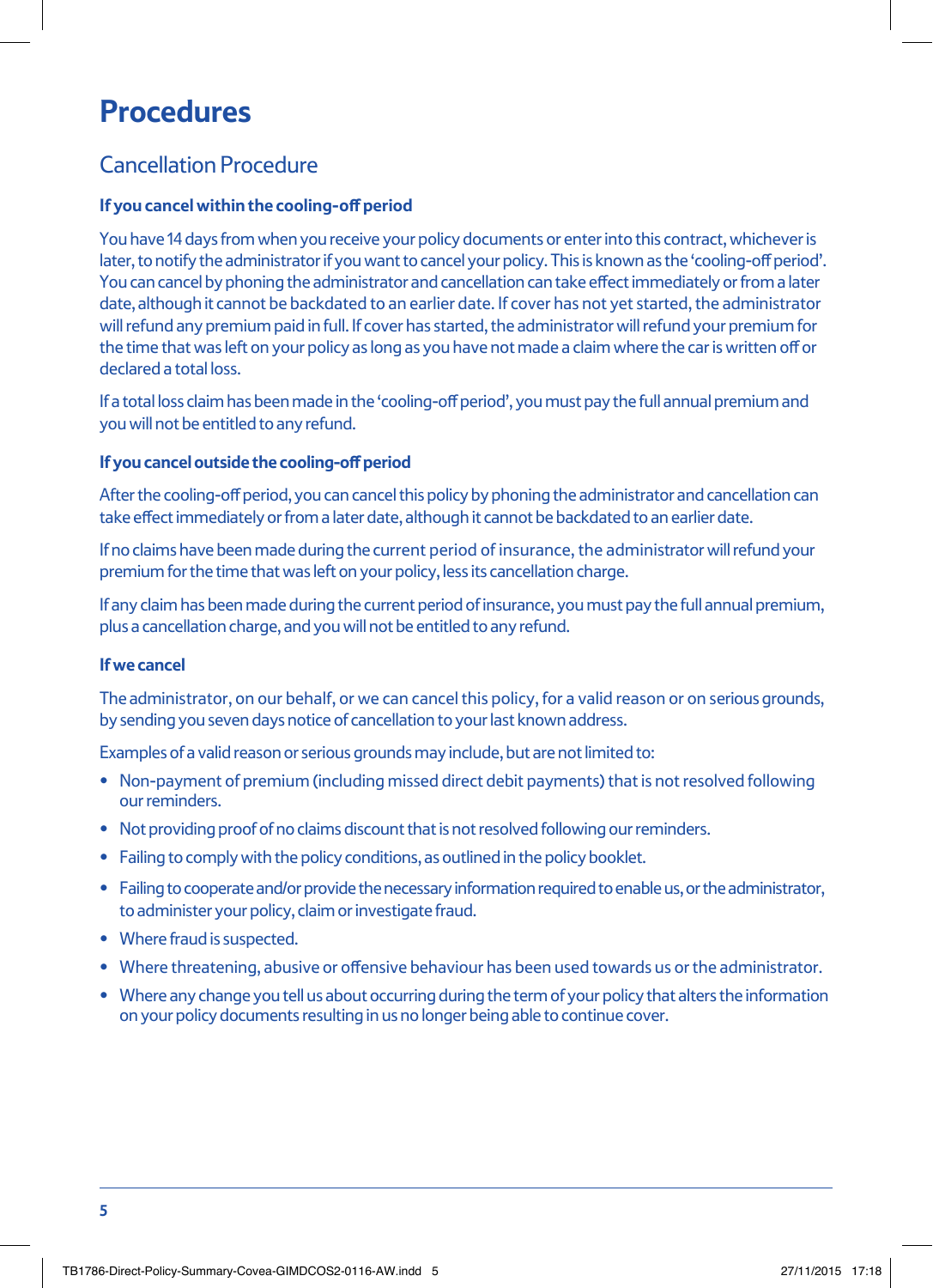If no claims have been made during the current period of insurance, the administrator will refund your premium for the time that was left on your policy, less its cancellation charge.

If any claim has been made during the current period of insurance, you must pay the full annual premium, plus a cancellation charge, and you will not be entitled to any refund.

### How to make a claim

#### **Call our 24-hour UK-based Claims Line on 0345 678 2222.**

It will be useful if you have your policy number however if not, you will need to quote your registration number.

If you have comprehensive cover, telephone Tesco Glass Line on 0345 677 8888 if your windscreen or windows only are damaged.

### No Claim Discount

If your No Claim Discount is not protected and a claim is made during the period of insurance, the discount will be reduced in accordance with our step back scale shown in the table below:

| <b>Current NCD</b> | <b>NCD</b> at renewal<br>after 1 Fault claim<br>in current year | <b>NCD</b> at renewal<br>after 2 Fault claims<br>in current year | <b>NCD</b> at renewal<br>after 3 Fault claims<br>in current year |
|--------------------|-----------------------------------------------------------------|------------------------------------------------------------------|------------------------------------------------------------------|
| 0 Years            | 0 Years                                                         | 0 Years                                                          | 0 Years                                                          |
| 1Years             | 0 Years                                                         | 0 Years                                                          | 0 Years                                                          |
| 2 Years            | 0 Years                                                         | 0 Years                                                          | 0 Years                                                          |
| <b>3 Years</b>     | 1Years                                                          | 0 Years                                                          | 0 Years                                                          |
| 4 Years            | 2 Years                                                         | 0 Years                                                          | 0 Years                                                          |
| 5 Years            | 3 Years                                                         | 0 Years                                                          | 0 Years                                                          |
| 6 Years            | 4 Years                                                         | 0 Years                                                          | 0 Years                                                          |
| 7 Years            | 5 Years                                                         | 0 Years                                                          | 0 Years                                                          |
| 8 Years            | 6 Years                                                         | 0 Years                                                          | 0 Years                                                          |
| 9 Years +          | 7 Years                                                         | 0 Years                                                          | 0 Years                                                          |

If we make a full recovery of the claim cost from a third party your No Claim Discount will be reinstated.

If you have chosen to protect your No Claim Discount, it will not be reduced provided you do not have more than two claims in the policy year (or in any five year period if you continue to renew your insurance).

If you have more claims you will have exceeded the limit for the protection to apply and your no claims discount will reduce in accordance with the step back scale shown opposite.

### What to do if you have a complaint

If you have experienced a problem in relation to your Tesco Bank Car Insurance policy, we will aim to resolve it as quickly and fairly as possible. We have the following complaints procedure which you can follow if you are dissatisfied with the service you have received.